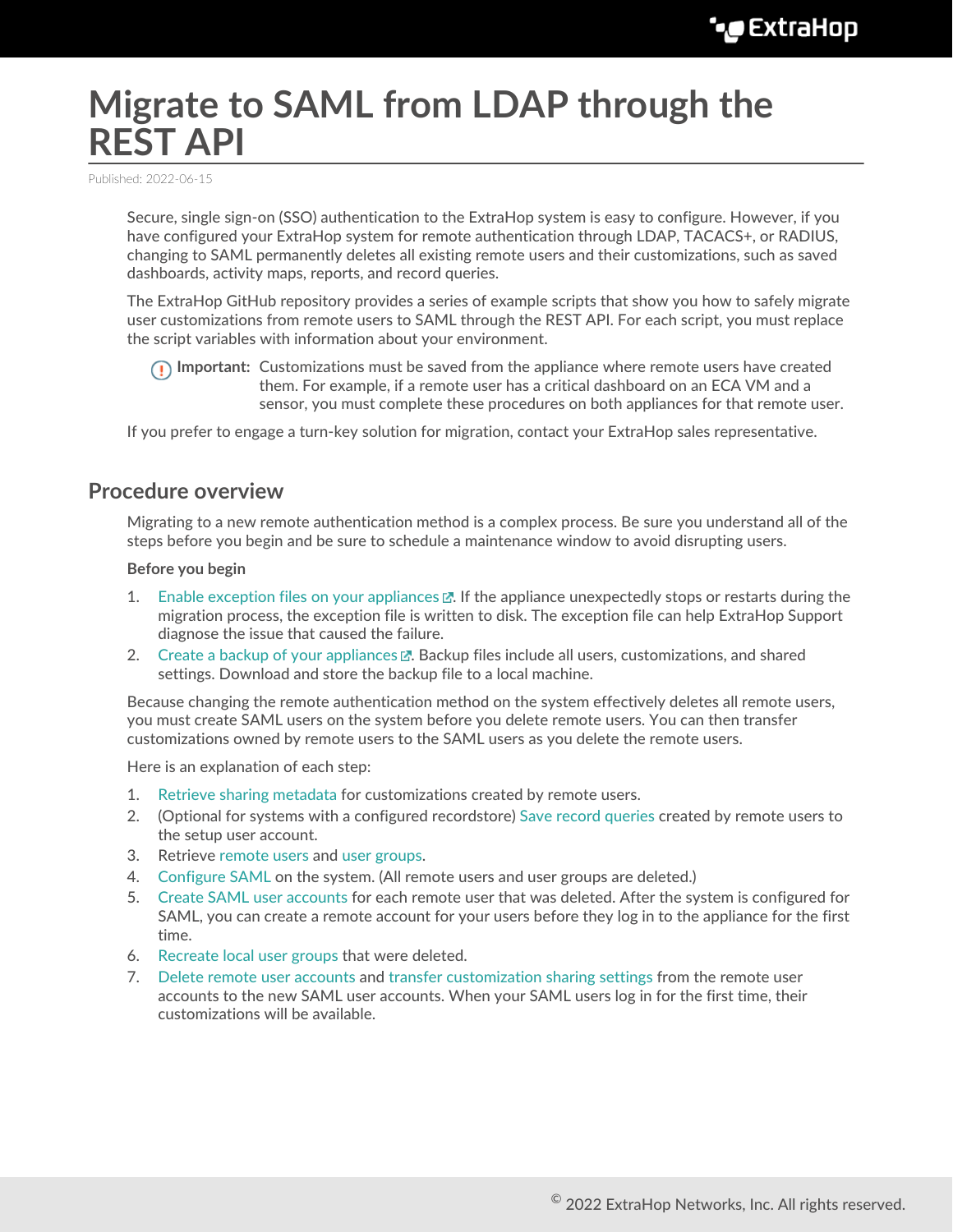# <span id="page-1-0"></span>**Retrieve sharing metadata for remote user customizations**

The ExtraHop GitHub repository contains an example script that retrieves a list of remote user customizations and associated sharing metadata and saves the information in JSON files. Run the script once for each type of customization after replacing the variables with information from your environment.

- 1. Go to the [ExtraHop code-examples GitHub repository](https://github.com/ExtraHop/code-examples/tree/main/migrate_saml)  $\Box$  and download the migrate\_saml directory to your local machine.
- 2. Set the following environment variables:

## **EXTRAHOP\_HOST**

The IP address or hostname of the appliance.

### **EXTRAHOP\_API\_KEY**

[The API key](https://docs.extrahop.com/8.9/eta-admin-ui-guide/#generate-an-api-key)  $\mathbb Z$  generated from the appliance.

For example, the following Linux command sets the EXTRAHOP\_HOST variable to https:// extrahop.example.com:

export EXTRAHOP\_HOST=https://extrahop.example.com

- 3. Complete the following steps for both dashboards and activity maps.
	- a) In a text editor, open the  $\text{retrieve}$  sharing. py file and configure the following variables to specify the customization type. For example, to retrieve dashboard metadata, specify OBJECT\_TYPE=dashboards and OBJECT\_FILE=dashboards.json

#### **OBJECT\_TYPE**

The type of customization metadata to retrieve. The following values are valid:

- dashboards
- activitymaps

#### **OUTPUT\_FILE**

The name of the JSON file to save customization metadata in. Keep these files on your machine to input into scripts later in the migration.

- dashboards.json
- activity\_maps.json
- b) Run the following command:

python3 retrieve\_sharing.py

**Note:** If the script returns an error message that the SSL certificate verification failed, make sure that [a trusted certificate has been added to your sensor or console](https://docs.extrahop.com/8.9/eh-admin-ui-guide/#ssl-certificate)  $\mathbb{E}$ . Alternatively, you can add the verify=False option to bypass certificate verification. However, this method is not secure and not recommended. The following code sends an HTTP GET request without certificate verification:

requests.get(url, headers=headers, verify=False)

# <span id="page-1-1"></span>**Save record queries**

In the following steps, you will learn how to preserve record queries saved by a remote user.

Because saved queries can be accessed by all system users, you can export all saved queries to a bundle and then upload them after migrating to SAML. Imported record queries are assigned to the user that uploads the bundle. (For example, if you import queries from a bundle while logged in as the setup user, all of the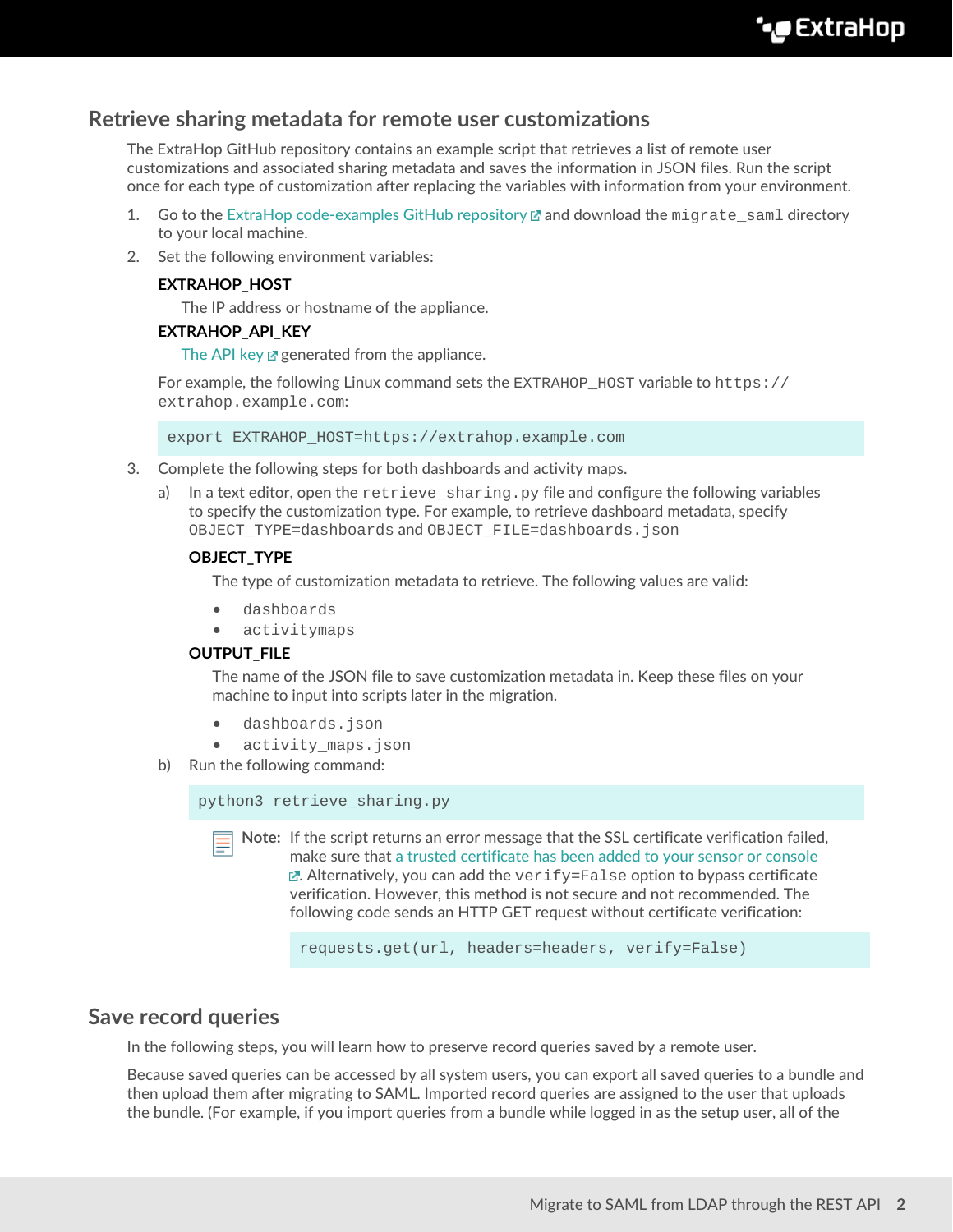**∙.e** ExtraHop

queries list setup as the query owner.) After migration, remote users can view the saved record queries and save a copy for themselves.

- 1. Log in to the ExtraHop system through https://<extrahop-hostname-or-IP-address> with the setup user account.
- 2. Click the System Settings icon and then select **Bundles**.
- 3. From the Bundles page, select **New**.
- 4. Type a name to identify the bundle.
- 5. Click the arrow next to Queries in the Contents table and select the checkboxes next to the saved queries you want to export.
- 6. Click **OK**. The bundle appears in the table on the Bundles page.
- 7. Select the bundle and click **Download**. The queries are saved to a JSON file.

#### **Next steps**

After migration, [upload the bundle](https://docs.extrahop.com/8.9/install-a-bundle)  $\mathbb Z$  to restore the saved record queries.

## <span id="page-2-0"></span>**Retrieve remote users**

The ExtraHop GitHub repository contains an example script that retrieves a list of remote users and their associated metadata and then saves the information in a JSON file named user  $\text{map.join.}$ 

In the migrate\_saml directory downloaded from the [ExtraHop code-examples GitHub repository](https://github.com/ExtraHop/code-examples/tree/main/migrate_saml)  $\mathbb{F}$ , run the following command:

```
python3 retrieve_remote_users.py
```
**Important:** If an appliance includes duplicate LDAP user account names, the script will fail and list the duplicate names in the output. LDAP user account names are case sensitive, but SAML user account names are not. You must rename duplicate LDAP user account names before migrating them. For example, if you have LDAP user names user 1 and User 1, you must rename one of those accounts before migrating to SAML.

## <span id="page-2-1"></span>**Retrieve local user groups**

The ExtraHop GitHub repository contains an example script that retrieves a list of local user groups and members and then saves the information in a JSON file named user\_groups.json.

In the migrate saml directory downloaded from the [ExtraHop code-examples GitHub repository](https://github.com/ExtraHop/code-examples/tree/main/migrate_saml)  $\mathbb{F}$ , run the following command:

python3 retrieve\_local\_user\_groups.py

# <span id="page-2-2"></span>**Configure SAML on the ExtraHop system**

Depending on your environment, [configure SAML](https://docs.extrahop.com/8.9/configure-saml)  $\mathbb Z$ . Guides are available for both [Okta](https://docs.extrahop.com/8.9/configure-saml-okta)  $\mathbb Z$  and [Google](https://docs.extrahop.com/8.9/configure-saml-google)  $\mathbb Z$ . After you configure SAML on your ExtraHop system, you are able to create accounts for your remote users, and transfer their customizations before they log in for the first time.

# <span id="page-2-3"></span>**Create SAML user accounts**

The ExtraHop GitHub repository contains an example script that creates SAML user accounts for each deleted remote user account on an appliance.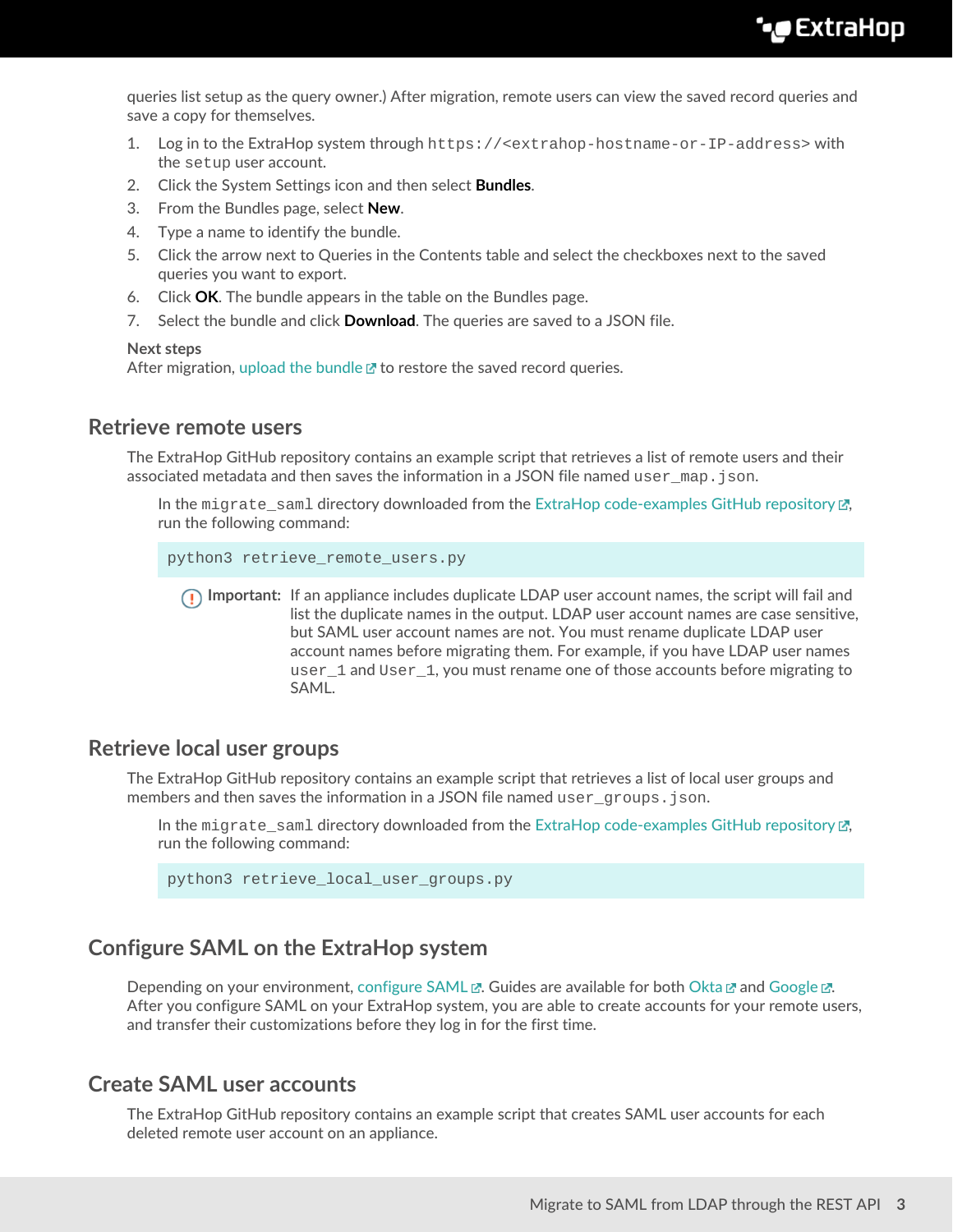| __ |  |
|----|--|

**Note:** Verify the required format for usernames that are entered in the Login ID field with the administrator of your Identity Provider. If the usernames do not match, the remote user will not be matched to the user created on the appliance.

**Note:** The script generates SAML usernames through the generateName() method. By default, the script creates new usernames by appending  $@example.com$  to the end of the remote username. You must configure the method to generate usernames according to your SAML user account naming standard. Verify how to format usernames with the administrator of your Identity Provider.

You can also specify SAML usernames in a CSV file. To configure the script to retrieve usernames from a CSV file, set the READ\_CSV\_FILE variable in the script to True. The CSV file must meet the following requirements:

- The CSV file must not contain a header row.
- Each row of the CSV file must contain the following two columns in the specified order:

| SAML username<br>ExtraHop username |
|------------------------------------|
|------------------------------------|

• The CSV file must be named  $\text{remote_to}$  saml.csv and be located in the same directory as the Python script. The migrate\_saml directory contains an example CSV file named remote\_to\_saml.csv.

In the migrate saml directory downloaded from the [ExtraHop code-examples GitHub repository](https://github.com/ExtraHop/code-examples/tree/main/migrate_saml)  $\mathbb{Z}$ , run the following command:

python3 create\_saml\_accounts.py

## <span id="page-3-0"></span>**Recreate local user groups**

The ExtraHop GitHub repository contains an example script that restores membership for SAML users to local user groups.

In the migrate saml directory downloaded from the [ExtraHop code-examples GitHub repository](https://github.com/ExtraHop/code-examples/tree/main/migrate_saml)  $\mathbb{F}$ , run the following command:

```
python3 create_local_user_groups.py
```
# <span id="page-3-1"></span>**Delete remote user accounts**

The ExtraHop GitHub repository contains an example script that deletes remote user accounts and transfers the customizations owned by those user accounts to SAML user accounts.

In the migrate\_saml directory downloaded from the [ExtraHop code-examples GitHub repository](https://github.com/ExtraHop/code-examples/tree/main/migrate_saml)  $\mathbb{F}$ , run the following command:

python3 delete\_remote\_users.py

# <span id="page-3-2"></span>**Transfer customization sharing settings to SAML user accounts**

The ExtraHop GitHub repository contains an example script that transfers customization sharing settings from deleted remote user accounts to SAML user accounts. Run the script once for each type of customization after replacing the variables with information from your environment. For example, if you want to preserve shared settings for dashboards and activity maps, you will run the script once with the customization variables for dashboards and once with the customization variables for activity maps.